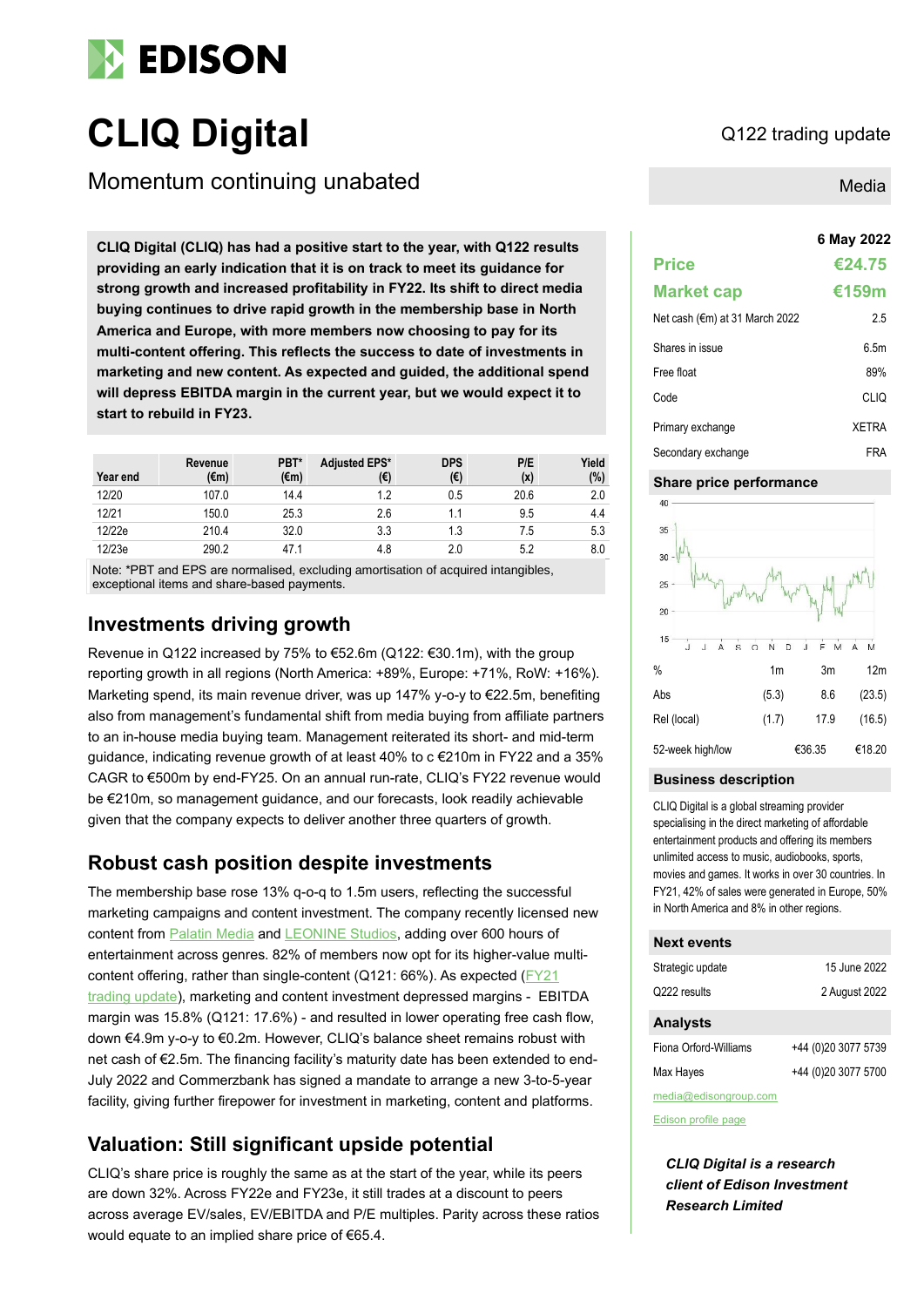

## **Investments leading to improvements in customer base**

As highlighted previously, investments in marketing and content across all genres were key to expanding its customer base at the quarter end to 1.5 million, up 13% q-o-q and 50% y-o-y. These investments also drove an increase in the average length of a subscription, as well as the expected lifetime value for multi- and single-content offerings, which rose from €69.81 to €71.27 q-o-q. As a result, growth in its customer base value (number of members multiplied by expected individual lifetime value) accelerated to €104m, as illustrated in Exhibit 1. Customer base value represents the total revenue that is expected to be generated by existing members, and so provides good visibility for the rest of the year.



**Exhibit 1: Customer base value and number of paid memberships**

## **Starting to leverage the CLIQ brand**

To date, the marketing effort for customer recruitment has been focused on performance marketing via clips and teasers to draw people in from their particular interest categories, then sell across the wider package. With the growth of the multi-content portals, the use of an umbrella brand (a single brand name for multiple white-label products) is an additional marketing tool that CLIQ has not used extensively previously. The upcoming strategy day on 15 June 2022 will give management the opportunity to showcase its multi-content portal and provide insight into its proposed brand marketing campaign, which should increase CLIQ's profile both with its target subscriber base and with the financial community.

Source: CLIQ Digital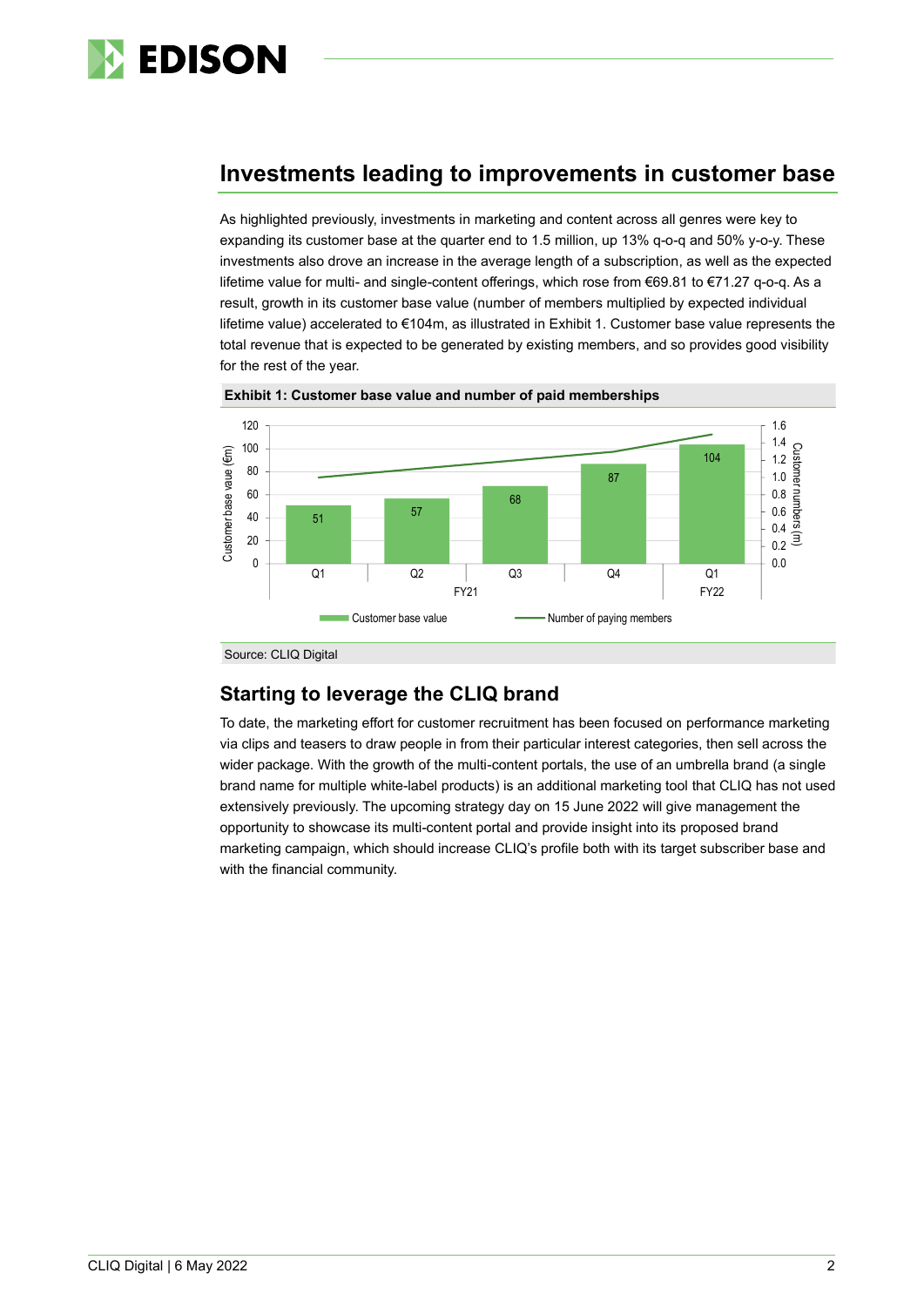

#### **Exhibit 2 : Financial summary**

|                                                  | €m | 2019         | 2020          | 2021          | 2022e          | 2023e          |
|--------------------------------------------------|----|--------------|---------------|---------------|----------------|----------------|
| Year end 31 December                             |    | <b>IFRS</b>  | <b>IFRS</b>   | <b>IFRS</b>   | <b>IFRS</b>    | <b>IFRS</b>    |
| <b>INCOME STATEMENT</b>                          |    |              |               |               |                |                |
| Revenue                                          |    | 63.1         | 107.0         | 150.0         | 210.4          | 290.2          |
| Cost of Sales                                    |    | (44.3)       | (72.0)        | (98.8)        | (145.1)        | (197.6)        |
| Gross Profit                                     |    | 18.8         | 34.9          | 51.2          | 65.2           | 92.6           |
| <b>EBITDA</b>                                    |    | 5.8          | 15.9          | 27.2          | 33.4           | 48.7           |
| Normalised operating profit                      |    | 4.8          | 15.2          | 26.3          | 32.7           | 47.9           |
| Reported operating profit                        |    | 4.8          | 15.2          | 26.3          | 32.7           | 47.9           |
| Net Interest                                     |    | (0.9)        | (0.8)         | (0.9)         | (0.7)          | (0.8)          |
| Profit Before Tax (norm)                         |    | 3.9          | 14.4          | 25.3          | 32.0           | 47.1           |
| Profit Before Tax (reported)                     |    | 3.9<br>0.0   | 14.4<br>(4.0) | 25.3          | 32.0           | 47.1           |
| Reported tax<br>Profit After Tax (norm)          |    | 3.9          |               | (7.1)         | (10.0)<br>22.0 | (14.7)<br>32.4 |
| Profit After Tax (reported)                      |    | 3.9          | 10.4<br>10.4  | 17.4<br>18.2  | 22.0           | 32.4           |
| Minority interests                               |    | 1.7          | 3.3           | 0.4           | 0.5            | 0.7            |
| Net income (normalised)                          |    | 2.2          | 7.2           | 17.0          | 21.5           | 31.7           |
| Net income (reported)                            |    | 2.2          | 7.2           | 17.8          | 21.5           | 31.7           |
|                                                  |    |              |               |               |                |                |
| Average number of shares outstanding (m)         |    | 6.2          | 6.2           | 6.5           | 6.5            | 7              |
| EPS - basic $(E)$                                |    | 0.36         | 1.16          | 2.62          | 3.30           | 4.88           |
| EPS - normalised fully diluted (c)               |    | 0.35         | 1.16          | 2.59          | 3.26           | 4.81           |
| Dividend $(€)$                                   |    | 0.28         | 0.46          | 1.10          | 1.32           | 1.95           |
| Revenue growth (%)                               |    | 8.5          | 69.4          | 40.2          | 40.3           | 38.0           |
| Gross Margin (%)                                 |    | 29.8         | 32.7          | 34.1          | 31.0           | 31.9           |
| EBITDA Margin (%)                                |    | 9.1          | 14.9          | 18.1          | 15.9           | 16.8           |
| Normalised Operating Margin                      |    | 7.6          | 14.2          | 17.5          | 15.6           | 16.5           |
| <b>BALANCE SHEET</b>                             |    |              |               |               |                |                |
| <b>Fixed Assets</b>                              |    | 52.9         | 55.2          | 59.4          | 62.0           | 65.4           |
| Intangible Assets                                |    | 0.7          | 0.8           | 2.6           | 5.0            | 7.5            |
| <b>Tangible Assets</b>                           |    | 0.7          | 2.2           | 3.8           | 5.2            | 6.0            |
| Goodwill & other                                 |    | 51.5         | 52.3          | 53.0          | 51.7           | 51.9           |
| <b>Current Assets</b>                            |    | 15.2         | 21.7          | 36.9          | 57.3           | 59.1           |
| Receivables                                      |    | 8.2          | 9.1           | 12.5          | 17.3           | 17.6           |
| Cash & cash equivalents                          |    | 0.7          | 4.9           | 7.3           | 19.7           | 19.5           |
| Other                                            |    | 6.3          | 7.7           | 17.1          | 20.3           | 22.0           |
| <b>Current Liabilities</b>                       |    | (8.7)        | (12.9)        | (27.3)        | (24.3)         | (18.1)         |
| Creditors                                        |    | (2.0)        | (2.0)         | (7.9)         | (10.4)         | (4.2)          |
| Tax                                              |    | (1.1)        | (3.2)         | (1.2)         | (1.2)          | (1.2)          |
| Borrowings                                       |    | 0.0          | 0.0           | (5.0)         | 0.0            | 0.0            |
| Provisions                                       |    | 0.0          | (0.4)         | (0.4)         | (0.4)          | (0.4)          |
| Other                                            |    | (5.6)        | (7.3)         | (12.8)        | (12.4)         | (12.4)         |
| Long Term Liabilities                            |    | (12.7)       | (8.5)         | (9.4)         | (20.7)         | (11.1)         |
| Long term borrowings                             |    | (9.9)        | (3.8)         | 0.0           | (11.4)         | (1.9)          |
| Other long term liabilities<br><b>Net Assets</b> |    | (2.8)        | (4.7)         | (9.4)         | (9.3)          | (9.2)          |
| Minority interests                               |    | 46.7<br>2.0  | 55.6<br>4.8   | 59.6<br>0.0   | 74.3<br>0.5    | 95.3<br>1.2    |
| Shareholders equity                              |    | 44.7         | 50.8          | 59.5          | 73.7           | 94.1           |
|                                                  |    |              |               |               |                |                |
| <b>CASH FLOW</b>                                 |    |              |               |               |                |                |
| Op Cash Flow before WC and tax                   |    | 4.8          | 15.1          | 26.8          | 32.7           | 47.9           |
| Working capital                                  |    | (1.9)        | 1.6           | (1.2)         | (2.3)          | (6.5)          |
| Exceptional & other                              |    | 0.9          | 0.9           | 1.3           | (1.4)          | 0.5            |
| Tax<br>Operating cash flow                       |    | (1.3)        | (2.8)         | (6.1)         | (11.0)         | (15.5)         |
|                                                  |    | 2.5<br>(0.4) | 14.8<br>(0.7) | 20.8          | 18.0           | 26.3           |
| Capex<br>Acquisitions/disposals                  |    |              | 0.0           | (3.3)         | (3.4)          | (3.6)<br>0.0   |
| Net interest                                     |    | (3.4)<br>0.0 | 0.0           | (10.3)<br>0.0 | 0.0<br>0.0     | 0.0            |
| Equity financing                                 |    | 0.0          | 0.0           | 0.0           | 0.0            | 0.0            |
| Dividends                                        |    | 0.0          | (2.1)         | (3.3)         | (8.6)          | (12.7)         |
| Other                                            |    | (1.6)        | (1.5)         | (2.5)         | (0.1)          | (0.8)          |
| Net Cash Flow                                    |    | (2.9)        | 10.5          | 1.4           | 5.9            | 9.3            |
| Opening net debt/(cash)                          |    | 6.8          | 9.6           | (0.9)         | (2.3)          | (8.2)          |
| FX                                               |    | 0.0          | (0.0)         | 0.0           | 0.0            | 0.0            |
| Other non-cash movements                         |    | $0.0\,$      | 0.0           | 0.0           | 0.0            | 0.0            |
| Closing net debt/(cash)                          |    | 9.6          | (0.9)         | (2.3)         | (8.2)          | (17.5)         |
|                                                  |    |              |               |               |                |                |

Source: Edison Investment Research, CLIQ Digital